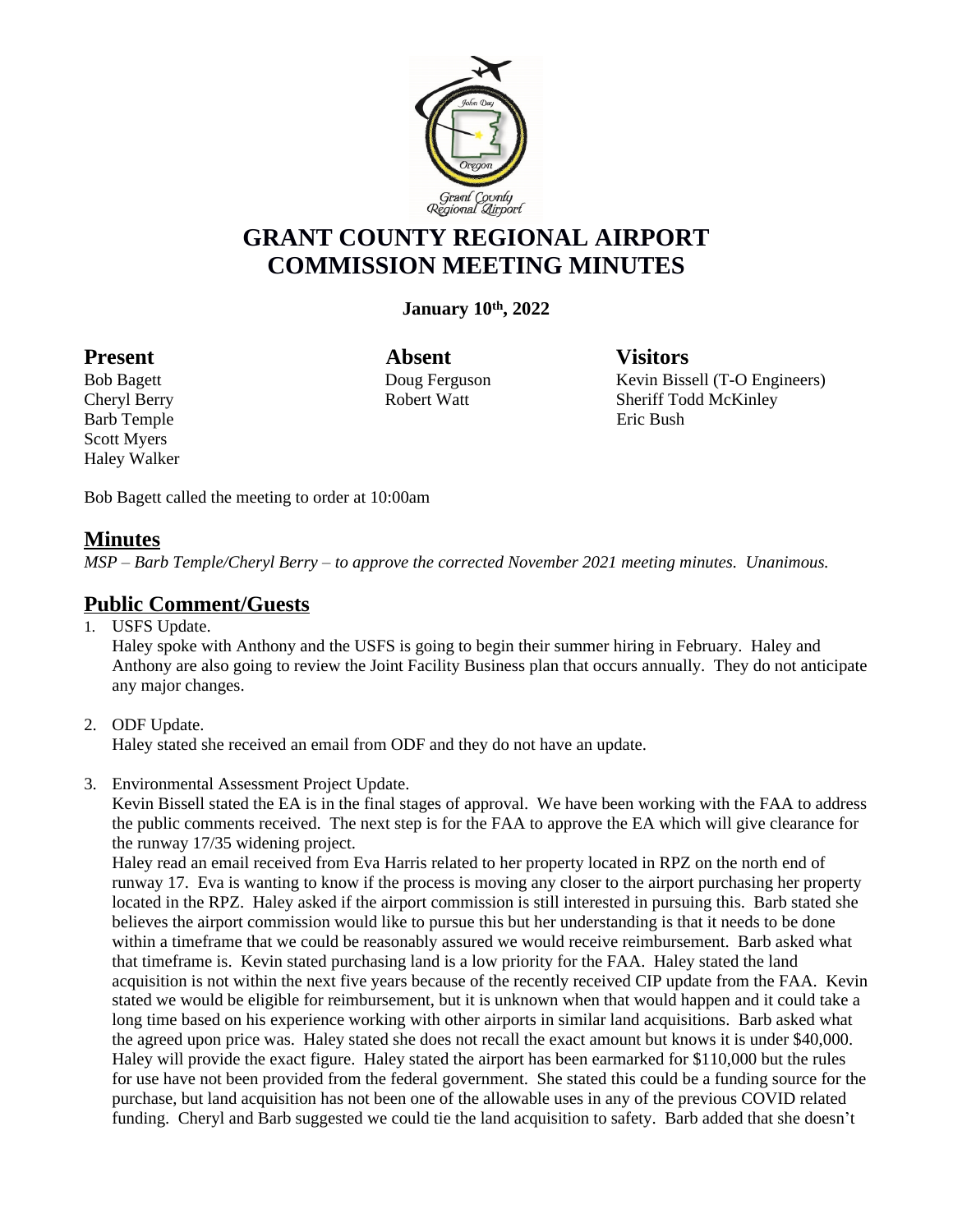see how we could commit to a date for Eva, and she stated this is unfortunate. Haley summarized that we are still committed to purchasing the property, but we do not have a firm timeframe at this point. Bob asked if there is some way to do a partial payment. Haley stated she will ask Eva if this is a possibility. Haley stated this will depend on the price and terms.

Haley stated she received an official email from Ben Mello with the FAA that included our official 5-year CIP 2023-2027. Haley will forward this to Kevin. Haley stated she doesn't believe Ben received the information from our outgoing PM, Ian Bradshaw, because we only have one project listed over the five years which is the runway 17/35 widening project.

Sheriff Todd McKinley arrived at 10:12am.

### **Financial activity report for November and December**

There were no questions or comments on the November and December financial reports.

Cheryl asked what the one account past due is. Haley stated this is Precision Aviation from their tie-down fees incurred during the fire season. The original balance is \$150 and finance charges are accruing.

# **Manager's Report**

1. Fuel sales volumes for September, October, November, & December. Fuel sales volumes for November & December 2012- 2021.

The fuel report was included in the meeting documents. We sold 425.6 gallons of 100LL and 384.0 gallons of Jet-A. 104.8 gallons of 100LL were discounted fuel sales. Year to date sales are 13,445 gallons for 100LL fuel and 20,800 gallons for Jet-A fuel.

2. Fuel resale and replacement values.

Haley stated the fuel prices did not change during the month of November or December. Costs continue to increase each month with a \$0.23/gallon increase for 100LL and a \$0.46/gallon for Jet-A. 100LL and Jet-A fuel prices are currently \$5.54/gallon for 100LL and \$4.89/gallon for Jet-A. 100LL cost is \$4.72/gallon with a markup of \$0.82. Jet-A cost is \$3.23/gallon with a markup of \$1.66. Our current inventory is 6,300 gallons of 100LL and 6,500 gallons of Jet-A.

3. Classroom and office events/activities.

Items noted are not including the regular Airport Commission meetings, Air Search, and the USFS. For the month of December we had three scheduled events which were all non-paying events. They were Victim's Assistance, CAT meeting, and NRAC. For the month of January we have six total events with three paying and three non-paying events which include a CAT meeting, Victim's Assistance, and NRAC meeting.

- 4. Airport Maintenance Update.
	- Tractor. Haley stated Robert Watt brought our tractor back from Central Oregon. It has not been used since arriving back at the airport.
	- Snow plow. Robert asked Haley to add this to the agenda after he plowed snow one day over the holidays. Robert shared with Haley that the controls on the plow are not working properly for the lefthand movement, the throttle sticks, the wipers need replaced, the clutch sometimes does not disengage, he believes this is dangerous, and he would like to see a lot of effort to find a replacement. Haley explained some of the operational issues with the plow. Haley added that she is hopeful to replace the plow and truck with the \$110,000 funding anticipated to be received from the federal government. The airport commission would like to see a long-term solution for a reliable and safe snow plow and truck. Haley believes we will receive the rules for the \$110,000 funding prior to our next budget cycle season, and if this is an allowable expense she plans to include this in our budget proposal. We could then make the purchase and have the new equipment prior to winter 2022.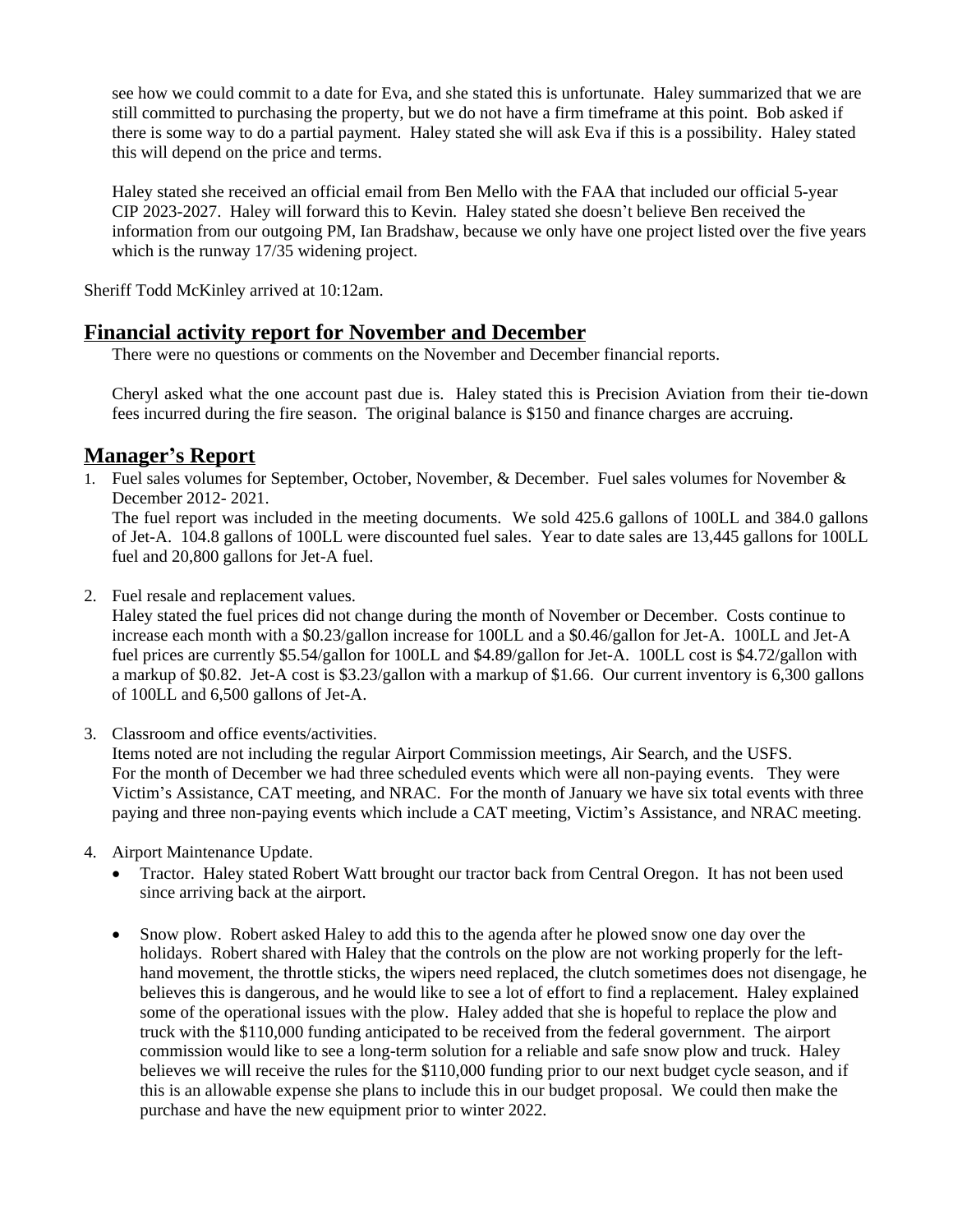Haley stated she received several phone calls about what the airport staff is doing to melt the ice on the runways. She stated airport staff put a great amount of time and effort into plowing over the last week just to keep the slush and snow from sitting on the ice and becoming a thicker layer of ice. Haley reminded the airport commission that we do not have heated pavements nor the ability to deice the pavement with fluid. She stated the plowing effort was effective because when the temperature rose to 41 degrees the ice was not a thick layer and already began melting when she arrived at the airport in the morning.

Cheryl asked if Air Search is called out how soon could the hangar taxilanes be cleared so they could assist in a search. Haley stated airport staff would ask the pilot if the runway conditions are good enough for them to fly, and if so, then we would immediately go to the hangar taxilane needing cleared. This would be accomplished by a phone call from the pilot to airport staff. Haley asked the airport staff to make sure the runways are clear, in particular runways 09/27 (instrument rated runway), make sure the corners are clear so aircraft can access the terminal, focus on the fuel island and the hangar taxilanes, and then clean up of berms and other low-priority areas such as interior connector taxilanes. In the event of an emergency and we need to clear a taxilane we would immediately move to that area.

# **Old Business**

- 1. Broadband to the airport including wifi boost to the hangar area.
	- Haley spoke with Eric Bush and communicated with Dan Becker (Grant County Digital Network Coalition). The Coalition had a board meeting on December  $21<sup>st</sup>$  and included discussion about an EDA grant that includes broadband to the airport. The legal review process is being worked through. Their timeline is to go out for bid in March with construction in April. The airport route was displayed and discussed. There will be aerial lines as well as underground conduit to bring fiber to the airport as well as the Industrial Park. Barb asked how they cross the runways and taxiways. The display shows existing conduit underground. Haley has not spoken with Dan Becker in detail and will gather more information when it is available. It is also unknown what the cost will be per month or other details, but she will update when there is additional information to share. The terminal currently has an Ortelco dish for wifi access, but the fiber will be significantly faster. She concluded by stating it appears the airport terminal will be included in the Grant County Digital Network Coalition EDA grant to receive fiber in 2022.
- 2. Security system in the terminal.

Haley received two quotes. The first quote received from SCW is to install new cameras and software for the price of \$8,400. This quote does not include card readers and that access control software. She also reached back out to Convergint Technologies and received a second quote. For the card readers and the access control software upgrade the cost is just over \$11,000. We are looking at approximately \$19,000 for SCW cameras and Convergint Technologies for the access control software upgrade. The quote from Convergint Technologies for both cameras and access control upgrades is just over \$23,000. None of the quotes include installation, and Haley is working with the ESD for installation. The ESD is currently scheduling work with the Road Department and Grant School District for their new camera installation. The ESD has not provided Haley with a timeline for the airport installation. Haley has not been able to discuss this with Anthony to ensure the USFS has the funding to pay the 73% of the cost.

Eric Bush arrived at 10:31am.

- 3. Lockbox and key coordination.
	- Haley pointed out the lockbox on the front door of the terminal. She stated the code is changed after use. Haley also placed a lockbox on the back door of the terminal with a courtesy car key inside for pilots to use after hours. There is also a courtesy car form and pen for the pilots to complete the process. Airport staff phone numbers are posted, so the pilot would contact airport staff for the lockbox combination, and airport staff would provide instructions for the courtesy car form and lockbox.
- 4. Presidential Executive order 14042 lease amendment.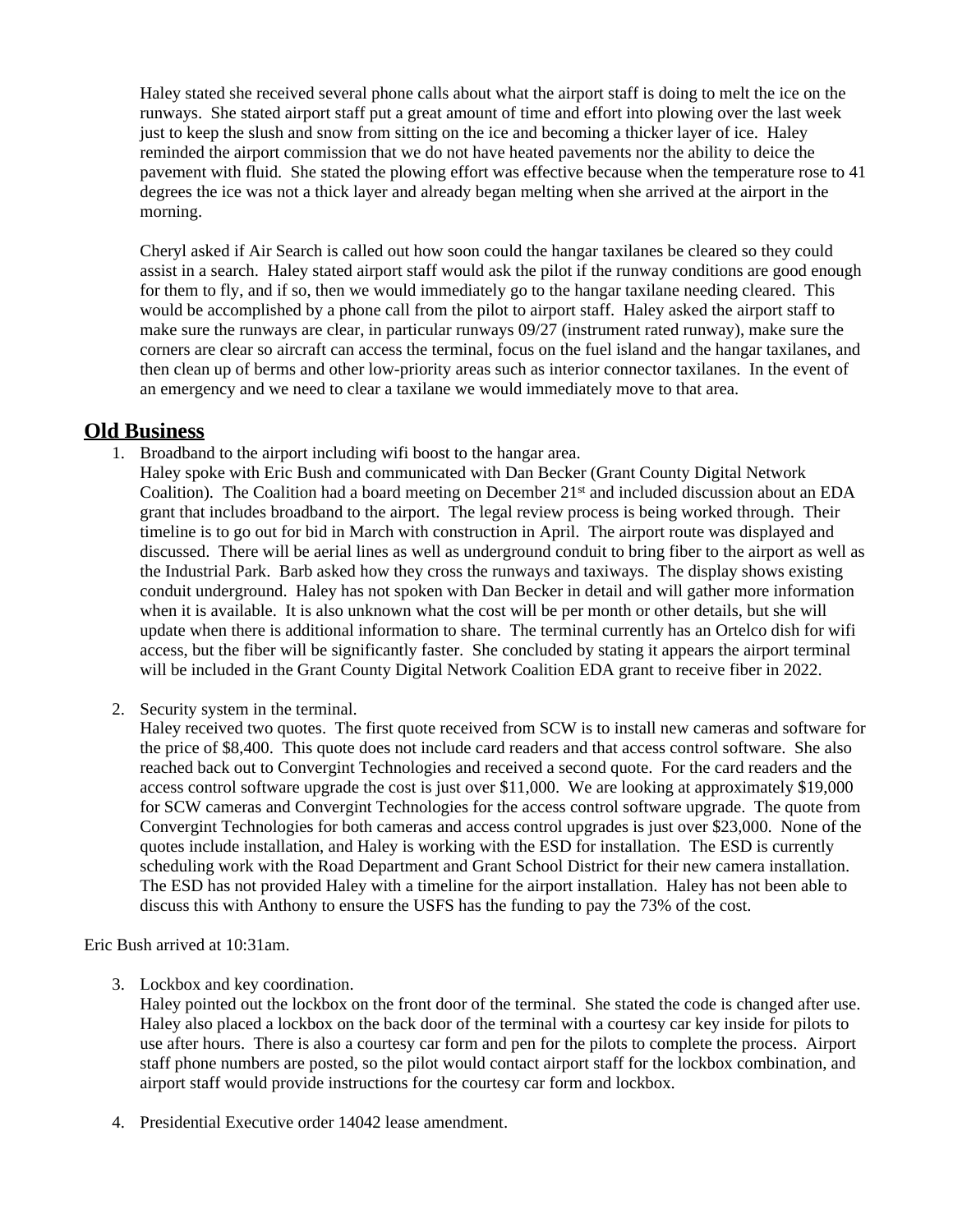Haley stated this was from a couple meetings ago when the federal government requested we sign a lease contract amendment that we would comply with the COVID executive order. We sent them a response drafted from our legal counsel that we do not qualify for signing the amendment because our lease contract does not meet the \$250,000 threshold. We offered additional discussion with our legal counsel, but we have not received a request for discussion. Haley clarified that the lease contract related to this was not for our Joint Business annual agreement as previously stated. It was actually for the SEAT Base and the Helibase contracts because they lease ground from the airport.

#### **New Business**

1. Emergency Management proposal for building space on airport property. Eric Bush and Sheriff McKinley. Haley introduced the County Emergency Management Coordinator, Eric Bush. Eric presented a proposal to the airport commission for building space on airport property for storing supplies for his department as well as related county supplies. He stated Grant County has minimally adequate storage facilities. He reviewed the current storage facilities and explained challenges with these facilities including being in the flood plain, climate control, security, and inventory tracking. Eric proposed creating a storage yard by using water tight, weather proof shipping containers equipped with heating and cooling capability. He is looking at property located at the airport just to the north of the airport entrance. The current area is a bare field occasionally used for parking. The proposal includes approximately 960 square feet consisting of: three climate-controlled containers, backup electrical power, underground utilities, perimeter fence with gate, video surveillance 24/7, and a small parking area. Eric stated this is a concept at this point and explained resource opportunities for funding including a Homeland Security Hazard Mitigation Grant and/or the American Recovery Act (ARPA). Sheriff McKinley stated storage space is needed as well as being out of the flood plain. There was discussion related to parking and gate location for access into the area. Haley shared an alternate location, if this did not work, of airport owned property which is the pie shaped area to the west of the airfield and at the end of the Industrial Park road. She added that she believes both locations could work depending on how difficult it would be to get utilities connected. Sheriff McKinley stated the airport entrance location would have better security due to being watched more. Barb stated the airport entrance location has minimal impact as far as building and air currents that are considered when building around an airport. Haley asked Kevin if there is any requirement for us to submit plans to the FAA. He doesn't believe there would be any requirement by the FAA because this proposal is outside the fence. He asked what the length of the use would be. Sheriff McKinley stated 35-40 years. Haley asked if Kevin hears any other hesitation with this proposal. He doesn't see any problem because there aren't any obstructions to aeronautical activity. Barb asked what the charge would be because this would be on airport property. Kevin stated the FAA could have an issue with the airport not charging market rate for the use of the land because this was acquired using AIP funds. Haley stated we have an established market rate for non-aeronautical use of airport property due to the ODOT microwave site lease. She believes the rate is \$0.33/square foot per year. Barb asked if the Planning Department has to get involved. Sheriff McKinley spoke with Shannon in the Planning Department, and because they are not permanent structures they would not be involved. However, because they would have power the Planning Department would need to be involved. Eric stated he was under the impression that this is county owned property and asked for clarification. Haley stated this is county owned airport property supported by the FAA. Eric stated ARPA will not cover a real estate purchase. He is meeting with FEMA to determine what is within the realm of possibility on this project, and this is one of the questions he can ask them. He stated if they have to pay for this property he is unsure of how this would look, and he would direct this to our county attorney to see if they could do this. Barb stated this wouldn't be a purchase, rather an annual lease. Eric stated this is something he would need to reengage with the county attorney. Haley stated this would be similar to the reimbursement of moving funds from one account to the airport account based on reimbursement for the ground lease. Eric stated this sounds doable and he can proceed as if it is. He added that he wanted to present to the airport commission to get their tentative buy-in for the concept with the understanding that there is no commitment at this point. Kevin reminded the airport commission that the land is on airport property and subject to the FAA grant assurances. To sell this property would require federal land release which is unlikely to happen. He added that the FAA would definitely want to see a market rate lease for any land used by the storage area, even from another county department. He gave an example from the Jerome, ID airport. Barb would like to have the other commissioners opinions. She is supportive and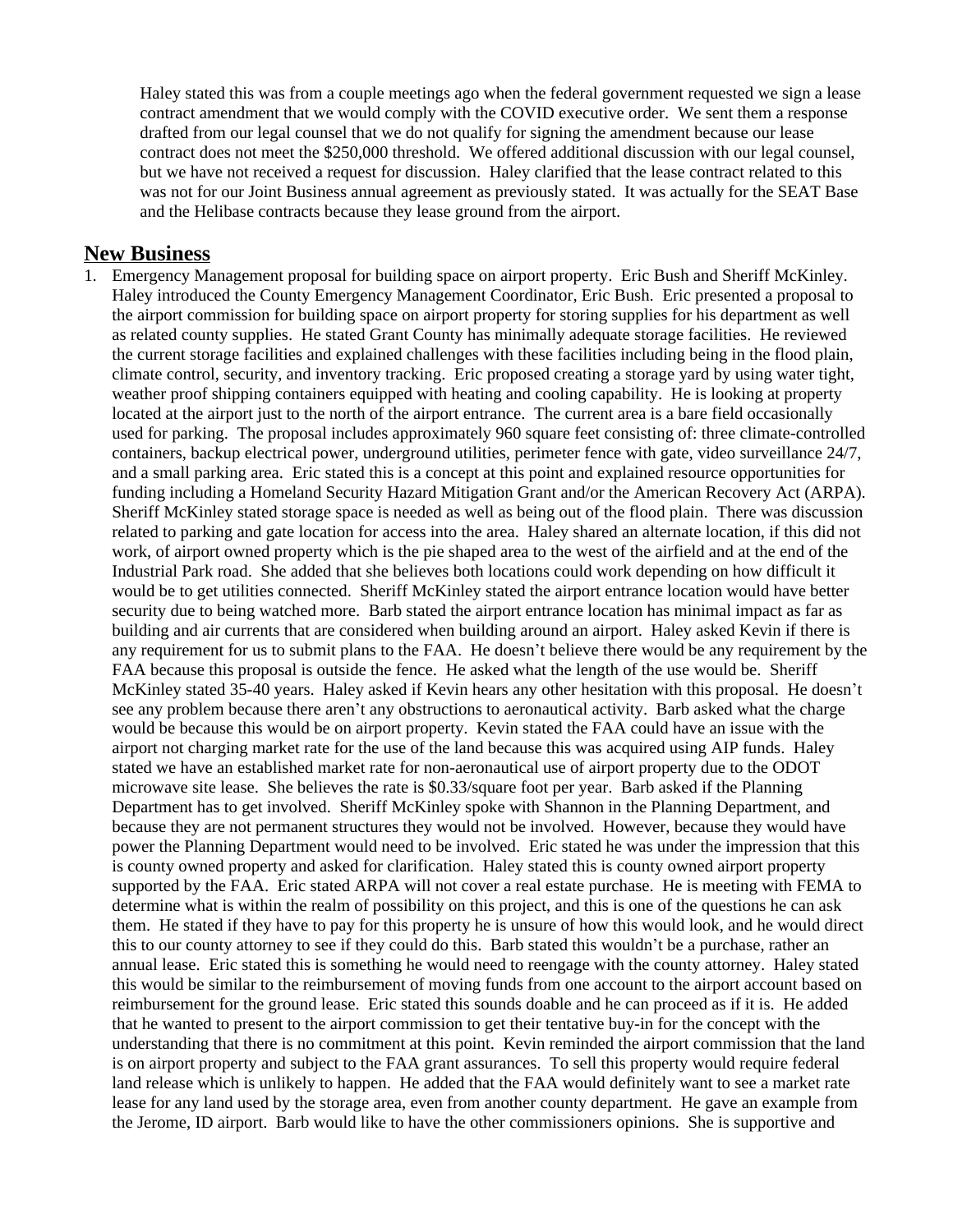added it may not be quite as simple because of the FAA involvement and restrictions so these would need to be worked out. Barb tentatively supports it. Bob agrees that he tentatively supports this, but he would like to have Robert's input before making a decision. Cheryl asked if Eric has looked into the Industrial Park as a location. Eric stated they have not, but they certainly can. Cheryl approves of the location as outlined. Scott is also supportive of the concept. Eric will continue to work with the Sheriff and Judge to move forward. They will examine the limits of the resourcing from ARPA and what they have to do with the airport property and obligations. Haley summarized that the airport commissioners are currently supportive of the concept of the plan and would like to see more details as they come about. Eric will keep the commission posted and hopefully by the next meeting will have an update.

Eric Bush left the meeting at 11:00am.

Sheriff McKinley stated he did not realize the airport had to charge for site space being county, outside the fence, because he has been in talks with the USFS, ODF, and 911 dispatch about a unified dispatch center on the other end of the parking lot. He stated if it is this kind of lease then that will not work for the unified dispatch center because of the cost. He asked if it is square footage of the building. It was explained that the lease is square footage of the ground. He said there are already conceptual plans drawn for the unified dispatch center. Sheriff McKinley asked if Air Search occupied space would that eliminate the ground lease requirement. Air Search members stated they do not need space in the dispatch center. Bob asked how big of a space on the ground the dispatch center occupy. Sheriff McKinley believes the footprint of the space needed was 5,000 square feet just for the building. He discussed the concept of the unified dispatch center. Cheryl stated that in the future with additional buildings vehicle parking will be an issue for aeronautical users. Bob stated if we receive any more information the airport commission can address it.

#### 2. Haley's Corner.

- Airport hours of operation. The airport continues operating our non-peak hours of 8am-4pm Sunday - Saturday. The airport terminal was closed this past Sunday, January 9th and will be closed next Sunday, January 16<sup>th</sup> due to staffing availability. The airport terminal was closed December 24<sup>th</sup> and 25<sup>th</sup> in observance of Christmas Eve and Christmas Day, December 31<sup>st</sup> and January 1<sup>st</sup> in observance of New Year's Eve and New Year's Day. The airport terminal is scheduled to be closed next Monday, January 17<sup>th</sup> in observance of Martin Luther King Jr. Day.
- Office 2B is currently vacant due to Business Oregon relinquishing their lease. Haley showed the office twice to interested parties. The first party declined the office space. The second party is interested, but Haley does not have all the details as she is waiting on the completed office lease application. Barb stated we have to make sure it is compatible. Haley agreed and will bring this to the airport commission for approval.
- Completed details list, ongoing projects/tasks see synopsis. Haley reviewed some items from the completed details list: airport terminal cleaning; snowplowing; complaint and response against the airport for a gate being left open, a deer on the runway, and no signage for the emergency fuel shutoff valve; multiple pavement check including NOTAMs and emails (Barb corrected Haley that NOTAMs now stand for Notice To Air Missions); plywood along fencing to prevent snow drifts along terminal entry sidewalk and options for future that is more visually appealing (Scott suggested cyclone vinyl strips); participation in ARC scoring with the ODA for the COAR grants; electrician light repair in lower women's restroom; drafted annual New Year letter to airport users; received positive feedback on the winter weather airport operations email reminder; Carpenter cargo trailer parking removal request and follow-up; DEQ inspection report with violations; Business View Magazine article; reminders to airport users in the New Year letter that vehicle traffic is only allowed on the pavement.
- Schedule. Haley stated she does not have any changes to her schedule and no planned time off.
- 3. Commissioners miscellaneous.

Barb asked if she will remain on the airport commission due to her term date. Scott stated the County Court will appoint committee members at their next meeting.